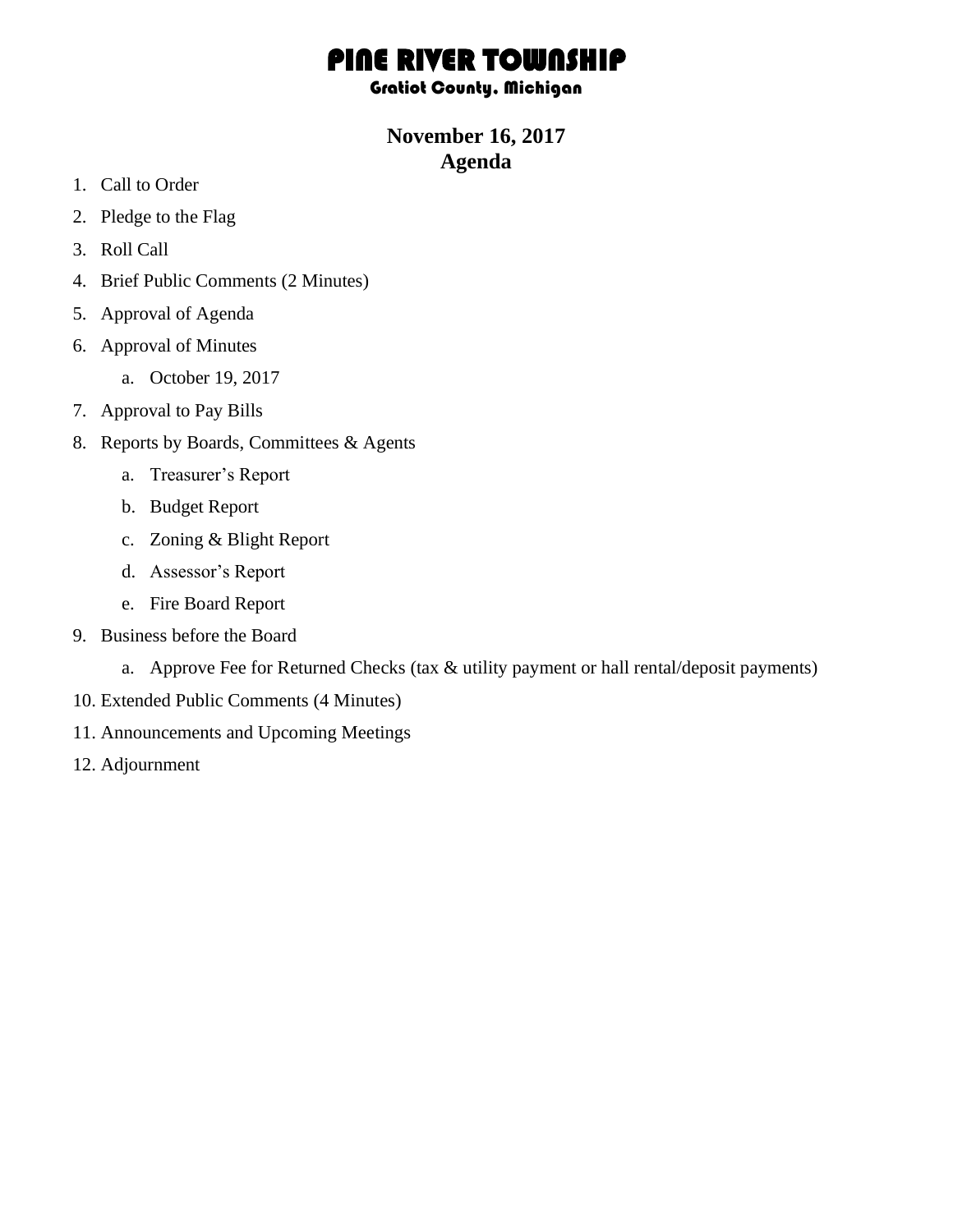## **MINUTES OF THE PINE RIVER TOWNSHIP BOARD MONTHLY MEETING NOVEMBER 16, 2017**

- 1) The regular monthly meeting of the Pine River Township Board was called to order at 6:58 P.M. by Supervisor Beeson at the Township Hall.
- 2) Pledge the flag: The board and the public said the pledge to the flag.
- 3) Roll Call: Baker: absent, Best: present, Moeggenborg: present, Beeson: present, Whitmore: absent, Humm: present.
- (3) Board members present, (2) absent.
- 4) Brief Public comments (2 minutes): No comments.
- 5) Approve the Agenda: Motion by Moeggenborg: second by Best: to approve the agenda as presented. All present board members approved. Motion carried 3-0.
- 6) Approve the Minutes:

Motion by Best: second by Moeggenborg: to approve the Regular Meeting Minutes of October 19, 2017. All present board members approved. Motion carried 3-0.

7) Approval to Pay Bills:

Motion made by Moeggenborg: second by Best: to pay bills as presented in the amount of \$36,623.52. All present board members approved. Motion carried 3-0.

- 8) Reports by Boards, Committees & Agents
	- a) Treasurers Report Discussion: Board Reviewed, Bank Reconciliations have been received and reviewed by all present. Placed on file.
	- b) Budget Report Discussion: report placed on file.
	- c) Zoning & Blight Officer Discussion: report placed on file.
	- d) Assessor Report property value down 6%.
	- e) Fire Services Discussion.
- 9) Business before the Board
	- a) Approve Fee for Returned Checks (tax & utility payment or hall rental/deposit payments)

i) Motion made by Best: second by Moeggenborg: to accept the new policy outlining fees for returned checks. Roll call vote: Beeson (yes); Moeggenborg (yes); Best (yes); Baker (absent); Whitmore (absent). Motion carried 3-0.

- 10) Extended Public Comments (4 Minutes)
	- a) None.
- 11) Announcements and Upcoming Meeting
	- a) Next Board meeting to be held Thursday, December 21, 2017.